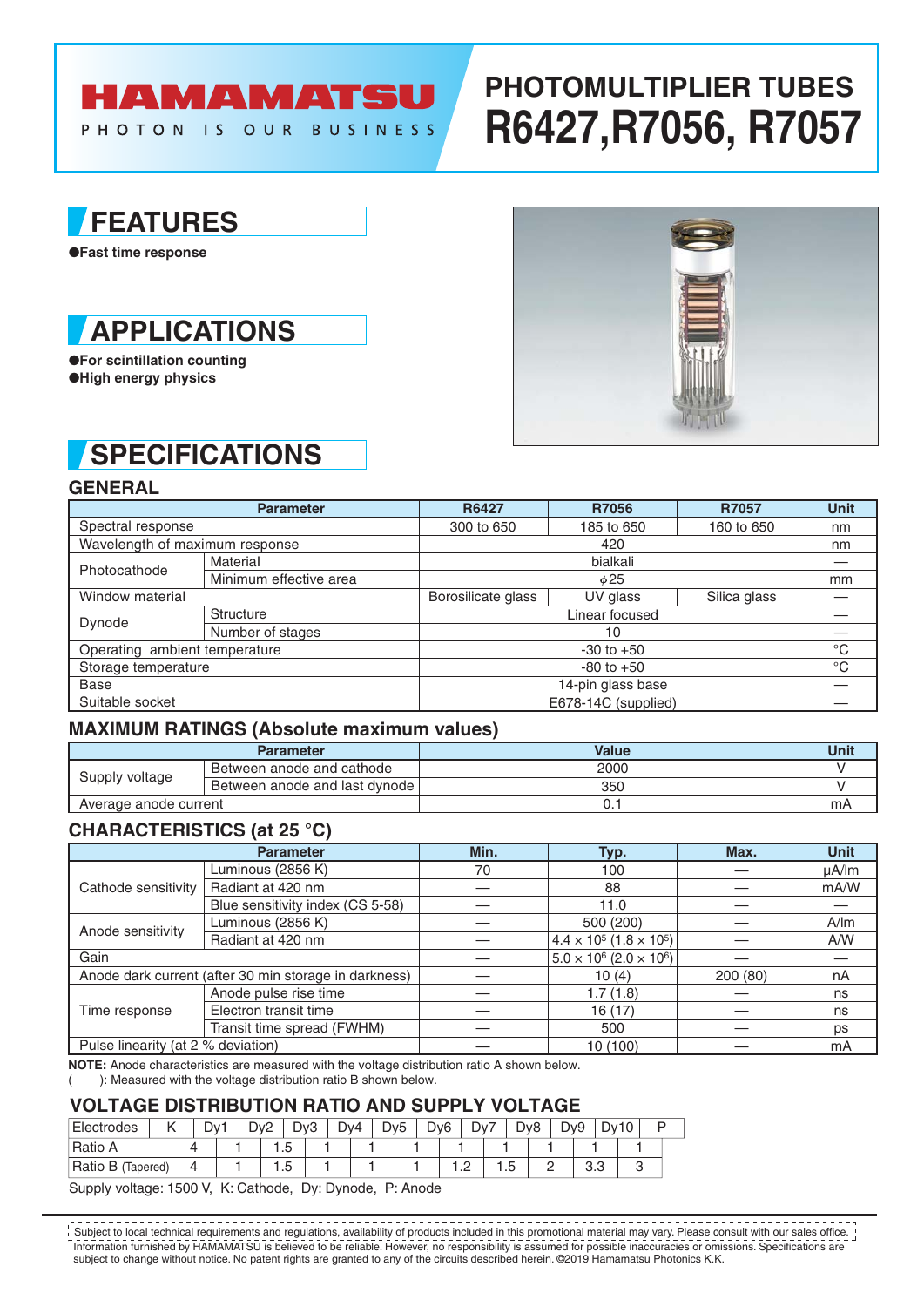

Figure 1: Typical spectral response Figure 2: Typical gain



Figure 3: Typical pulse height distribution (P.H.D.) Figure 4: Time response (with Ratio A)





SUPPLY VOLTAGE (V)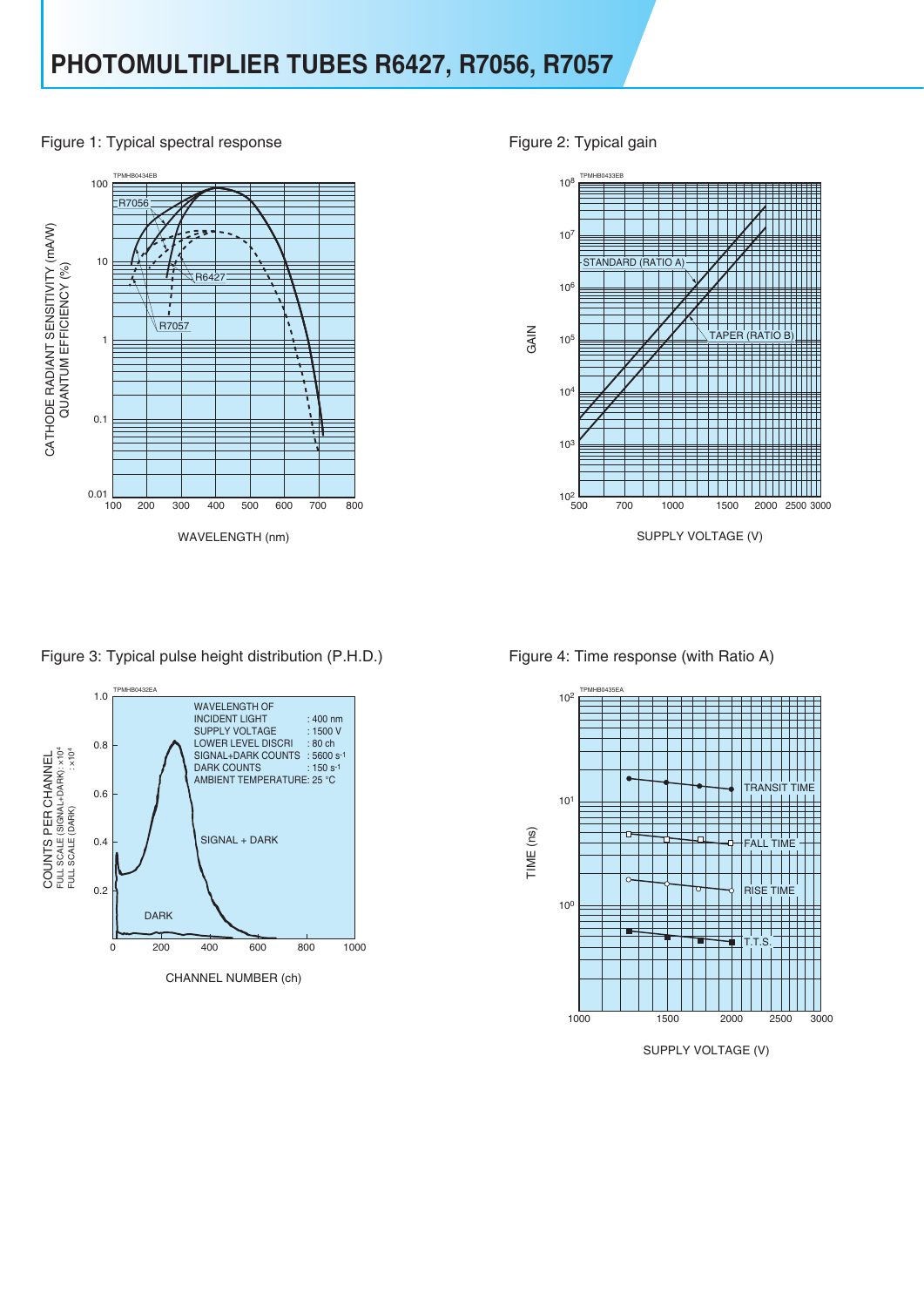

#### Figure 5: Anode output waveform (with Ratio A) Figure 6: Transit time spread (T.T.S.) (with Ratio A)



#### Figure 7: Dimensional outline and basing diagram (Unit: mm)



TPMHA0387EA TACCA0004EA